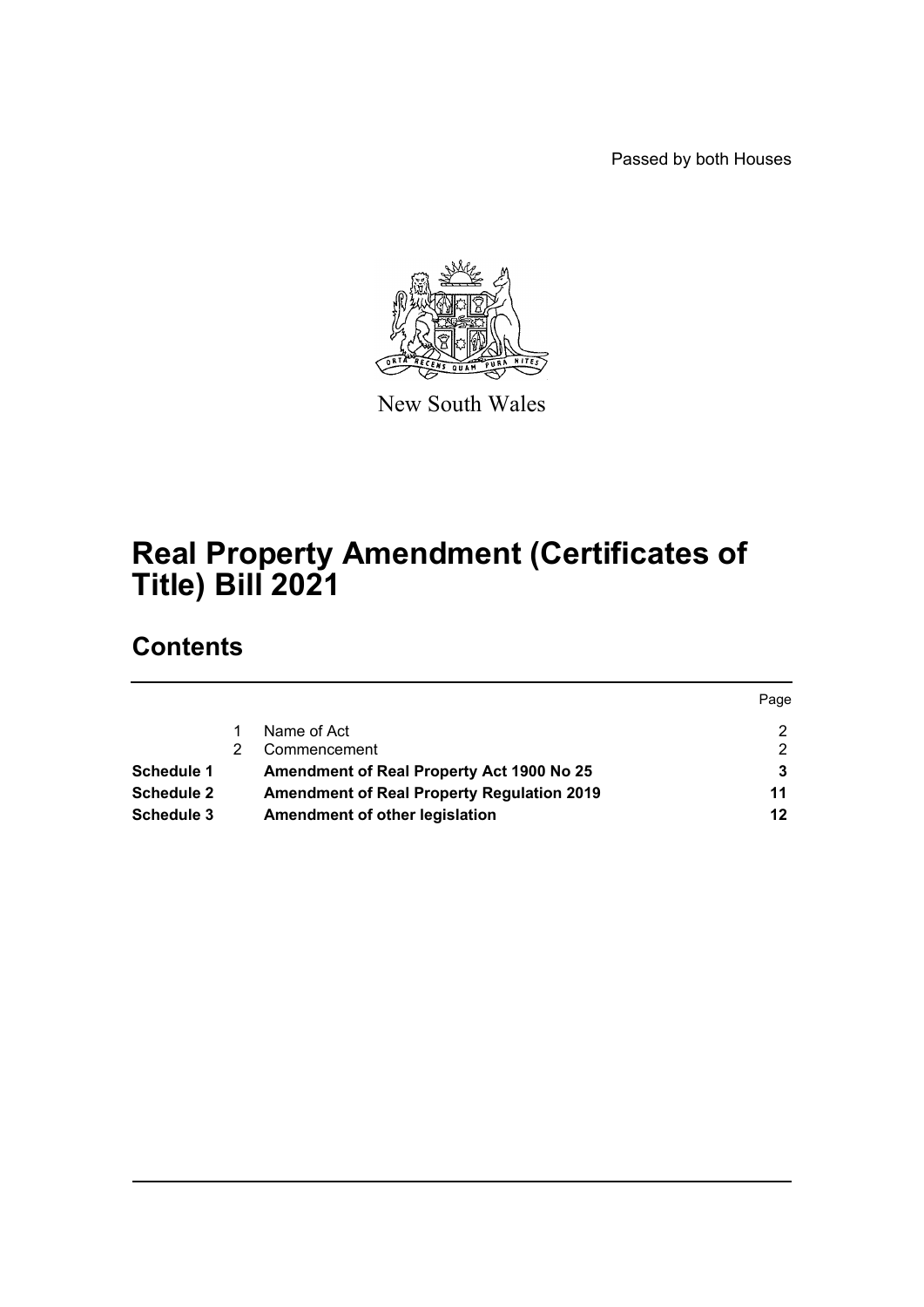*I certify that this public bill, which originated in the Legislative Assembly, has finally passed the Legislative Council and the Legislative Assembly of New South Wales.*

> *Clerk of the Legislative Assembly. Legislative Assembly, Sydney, , 2021*



New South Wales

# **Real Property Amendment (Certificates of Title) Bill 2021**

Act No , 2021

An Act to amend the *Real Property Act 1900* in relation to certificates of title and electronic conveyancing; and for related purposes.

*I have examined this bill and find it to correspond in all respects with the bill as finally passed by both Houses.*

*Assistant Speaker of the Legislative Assembly.*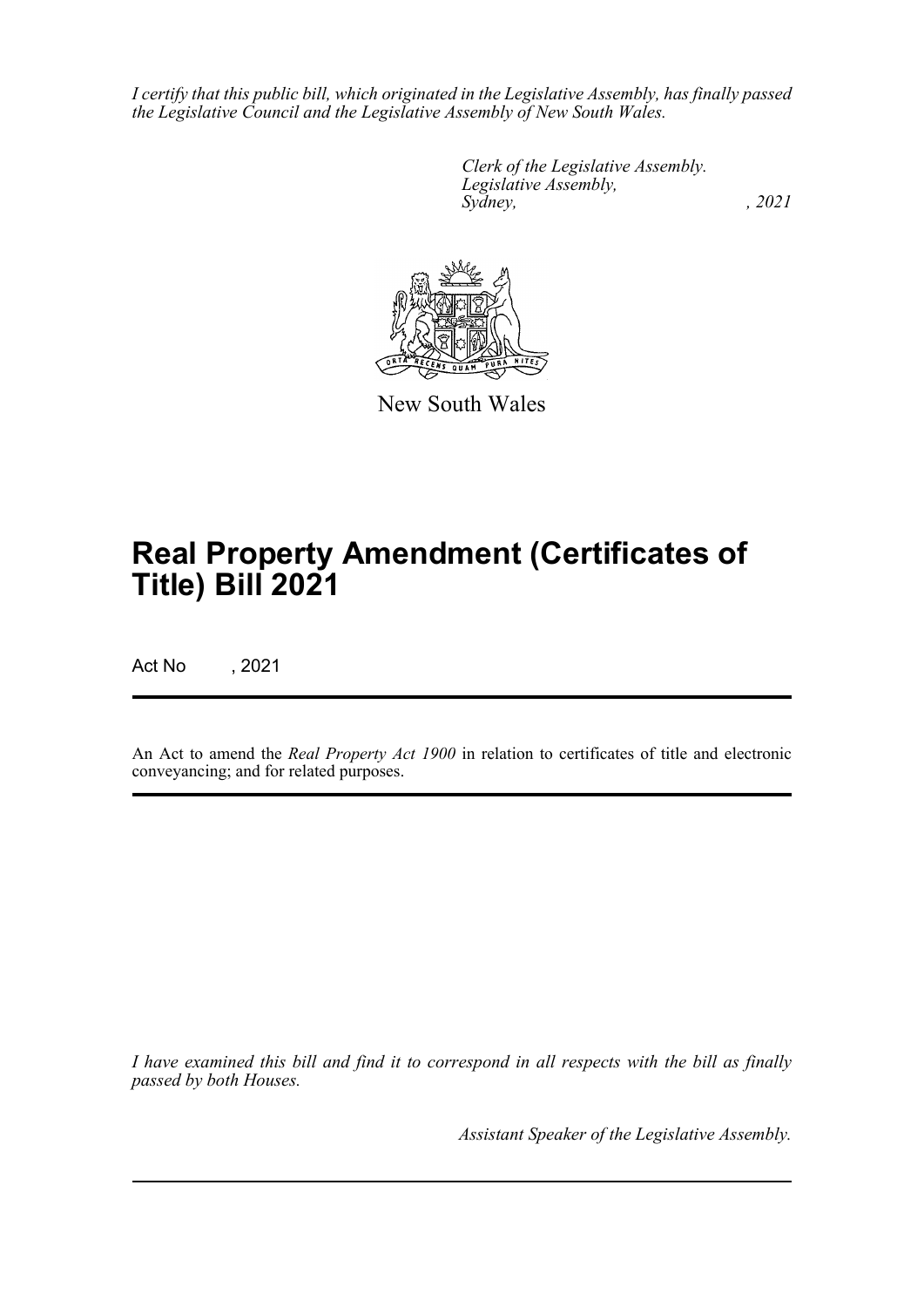Real Property Amendment (Certificates of Title) Bill 2021 [NSW]

# <span id="page-2-0"></span>**The Legislature of New South Wales enacts—**

#### **1 Name of Act**

This Act is the *Real Property Amendment (Certificates of Title) Act 2021*.

#### <span id="page-2-1"></span>**2 Commencement**

- (1) This Act commences on a day or days to be appointed by proclamation, except as provided by subsection (2).
- (2) Schedule 1.2[9] commences on the date of assent to this Act.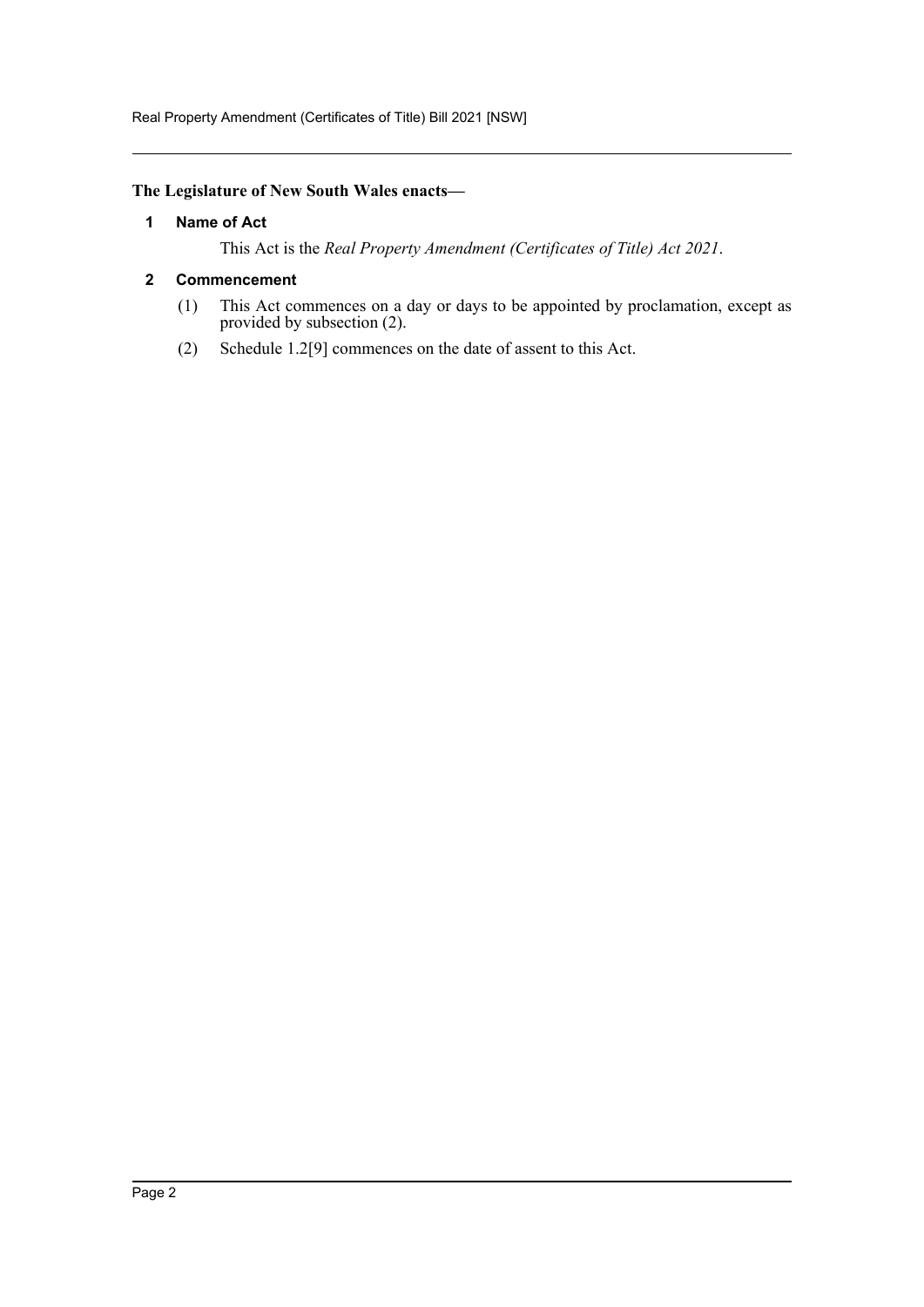# <span id="page-3-0"></span>**Schedule 1 Amendment of Real Property Act 1900 No 25**

# **1.1 Amendments concerning certificates of title and duplicate registered dealings**

#### **[1] Section 3 Definitions**

Omit "Finance, Services and Innovation" from the definition of *Department* in section  $3(1)(a)$ .

Insert instead "Customer Service".

# **[2] Section 3(1)(a), definition of "Duplicate registered dealing"**

Omit the definition.

#### **[3] Section 3(1)(a), definition of "Instrument"**

Omit "certificate of title,".

# **[4] Section 3(1)(a)**

Insert in alphabetical order—

*Uplift*—The removal of a dealing or other document that has been lodged for registration or recording from its priority position so that it can be corrected or amended without withdrawing the dealing or document.

#### **[5] Section 3(1)(c)**

Omit the paragraph.

# **[6] Section 3A Application of Act to electronic form plans and other documents**

Omit "certificates of title and office copies of court order" from section 3A(1)(b).

Insert instead "office copies of court orders".

# **[7] Section 3A(3)(a)**

Omit "certificates of title and".

#### **[8] Section 13G Recordings in Register**

Omit ", and upon any certificate of title issued in respect of the land comprised in the folio," from section  $\overline{13G(1)}$ .

#### **[9] Section 13G(3)**

Omit ", or upon a certificate of title issued,".

# **[10] Section 13G(3)(b)**

Omit "or the certificate of title, as the case may be,".

# **[11] Section 13G(4)**

Omit "or a certificate of title" and "or certificate".

#### **[12] Section 13H Land that becomes Crown land**

Omit "and may cancel, or make such recordings as the Registrar-General considers appropriate upon, any relevant certificate of title or duplicate registered dealing when it becomes available to the Registrar-General" from section 13H(1).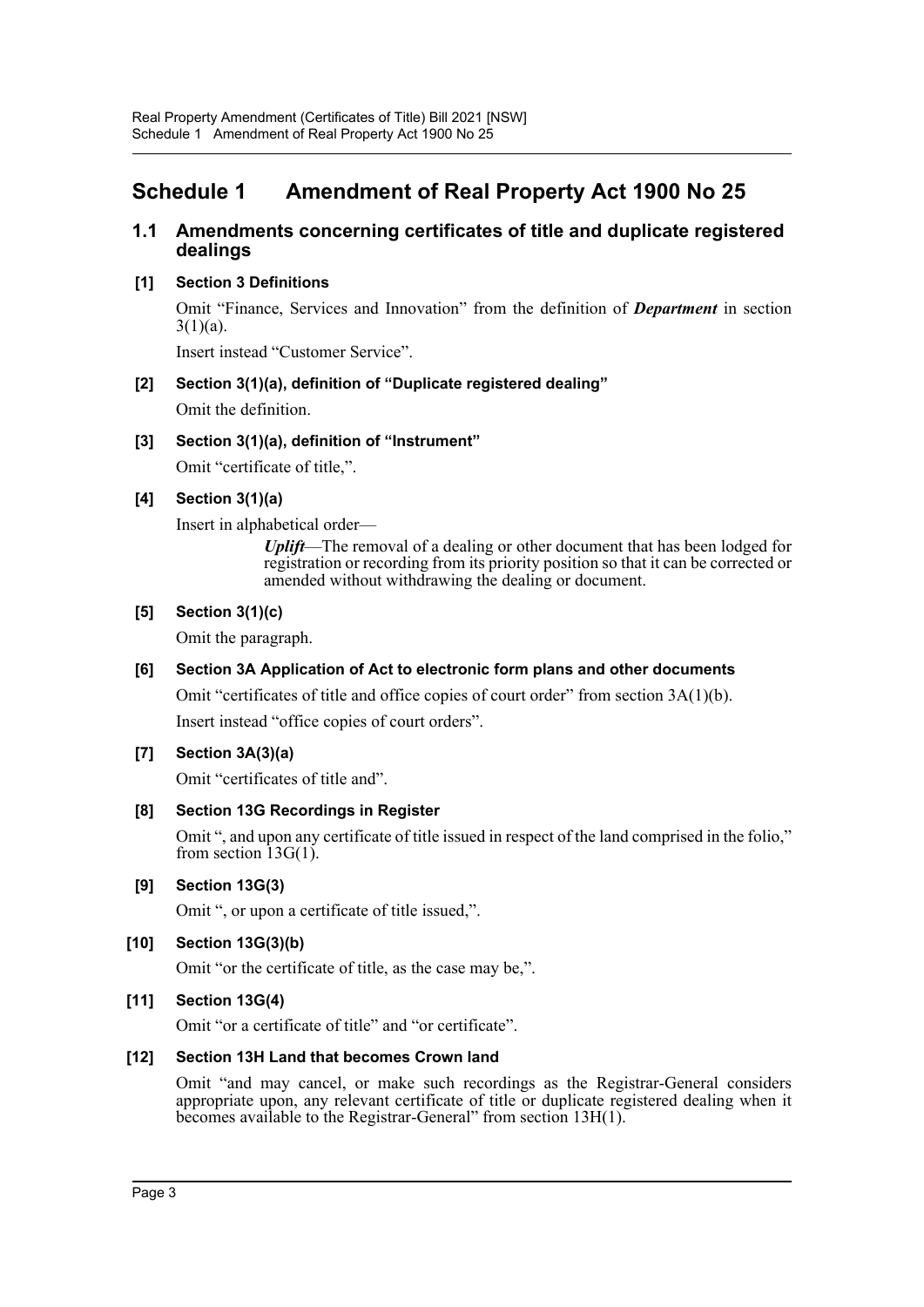#### **[13] Sections 13H(3) and (4), 136, 137 and 141(1)(a)(ii)**

Omit the provisions.

#### **[14] Section 14 Application to bring land under the Act**

Omit "and may make any such recordings upon any relevant certificate of title when it becomes available to the Registrar-General" from section 14(6).

#### **[15] Section 28MH Cancellation of caution on resumption or sale under Local Government Act 1993**

Omit section 28MH(2). Insert instead—

(2) On making a recording under this section, the Registrar-General must cancel the caution recorded in the qualified folio that relates to the land resumed or transferred.

#### **[16] Section 31A Creation of folio for resumed land**

Omit "and may make like recordings upon the relevant certificate of title when it becomes available to the Registrar-General" from section 31A(2A).

#### **[17] Section 31A(3)(a)**

Insert "and" at the end of paragraph (a).

#### **[18] Section 31A(3)(b) and (d)**

Omit "and" from the end of paragraph (b) and omit paragraph (d).

#### **[19] Section 32 Folios of the Register**

Omit "and may, for the purposes of this subsection, require the production to the Registrar-General of any certificate of title" from section  $32(\overline{5})$ .

#### **[20] Sections 33–33A**

Omit the sections. Insert instead—

#### **33 Information notice**

- (1) On the registration of a dealing, the Registrar-General may issue to the person who lodged the dealing a notice, in the form approved by the Registrar-General, that notes the registration of the dealing.
- (2) A notice issued under this section is an information notice only.
- (3) A notice issued under this section—
	- (a) does not confer or affect any interest, however described, in the land the subject of the dealing, and
	- (b) cannot be used as, or in substitute for—
		- (i) an official search as defined in section 96A, or
		- (ii) a document under the *Conveyancing Act 1919*.

#### **33A Assumption as to authority**

The Registrar-General may assume, and is deemed always to have been entitled to assume, that a person who lodges with the Registrar-General any dealing or other document has authority from all persons claiming under, or having an interest in, the dealing or other document to—

(a) lodge it with the Registrar-General, and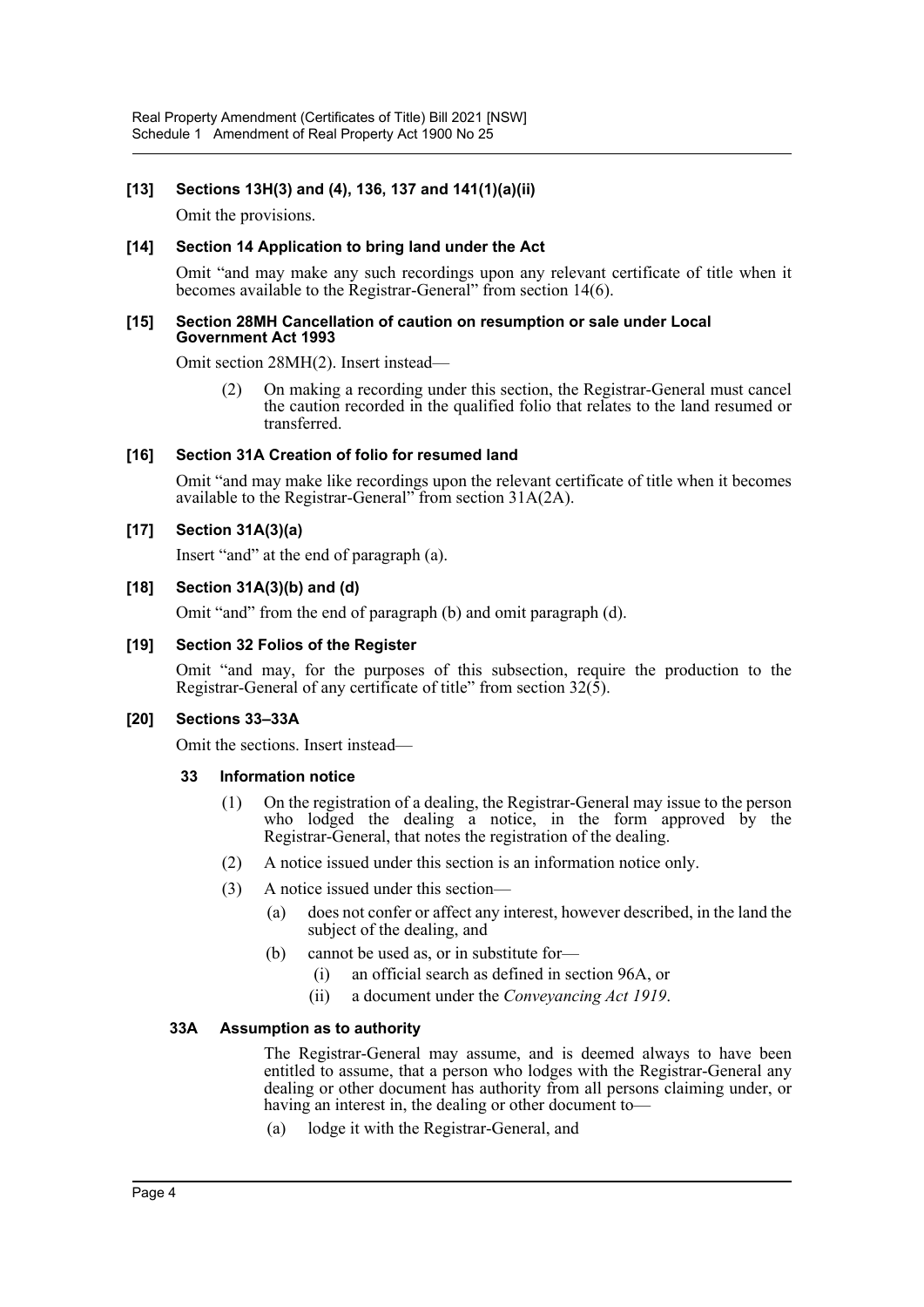- (b) uplift it and have it corrected and amended before it is registered or recorded, and
- (c) withdraw it from registration or recording, and
- (d) substitute it with another dealing or document to the same effect, and
- (e) receive requisitions, communications and notices about it, and
- (f) take any other administrative steps required to ensure it is in registrable or recordable form.

#### **[21] Section 36 Lodgment and registration of documents**

Omit section 36(6). Insert instead—

- (6) A dealing that has been presented to the Registrar-General is lodged in registrable form only if it—
	- (a) is in the approved form, and
	- (b) does not require correction or amendment, other than a correction made by the Registrar-General under section 39(3).

#### **[22] Section 36(10)**

Omit the subsection.

#### **[23] Section 36(12)**

Omit "the Registrar-General may require the relevant instruments to be executed and lodged for registration in paper form".

Insert instead "the parties are to lodge the dealing in a form decided by the Registrar-General".

#### **[24] Section 37 Transactions effecting the subdivision of land**

Omit ", and may refuse to issue a certificate of title for any land," from section 37(2).

#### **[25] Sections 38, 46B, 46C(3) and (4) and 138A(2)(e), (3) and (4)**

Omit the provisions.

#### **[26] Section 47 Recording, variation and release of easements etc**

Omit ", and, when it becomes available to the Registrar-General, upon any certificate of title" from section 47(6A).

#### **[27] Section 74F Lodgment of caveats against dealings, possessory applications, plans and applications for cancellation of easements or extinguishment of restrictive covenants**

Omit ", because of the loss of a relevant certificate of title or some other instrument relating to the estate or interest or for some other reason," from section 74F(2).

#### **[28] Section 74H Effect of caveat lodged under section 74F**

Omit section 74H(5)(u) and (v). Insert instead—

#### (u) an application for the issue of—

- (i) a consolidated folio of the Register, or
- (ii) separate folios of the Register where there is more than one registered proprietor for land or for an estate or interest in land,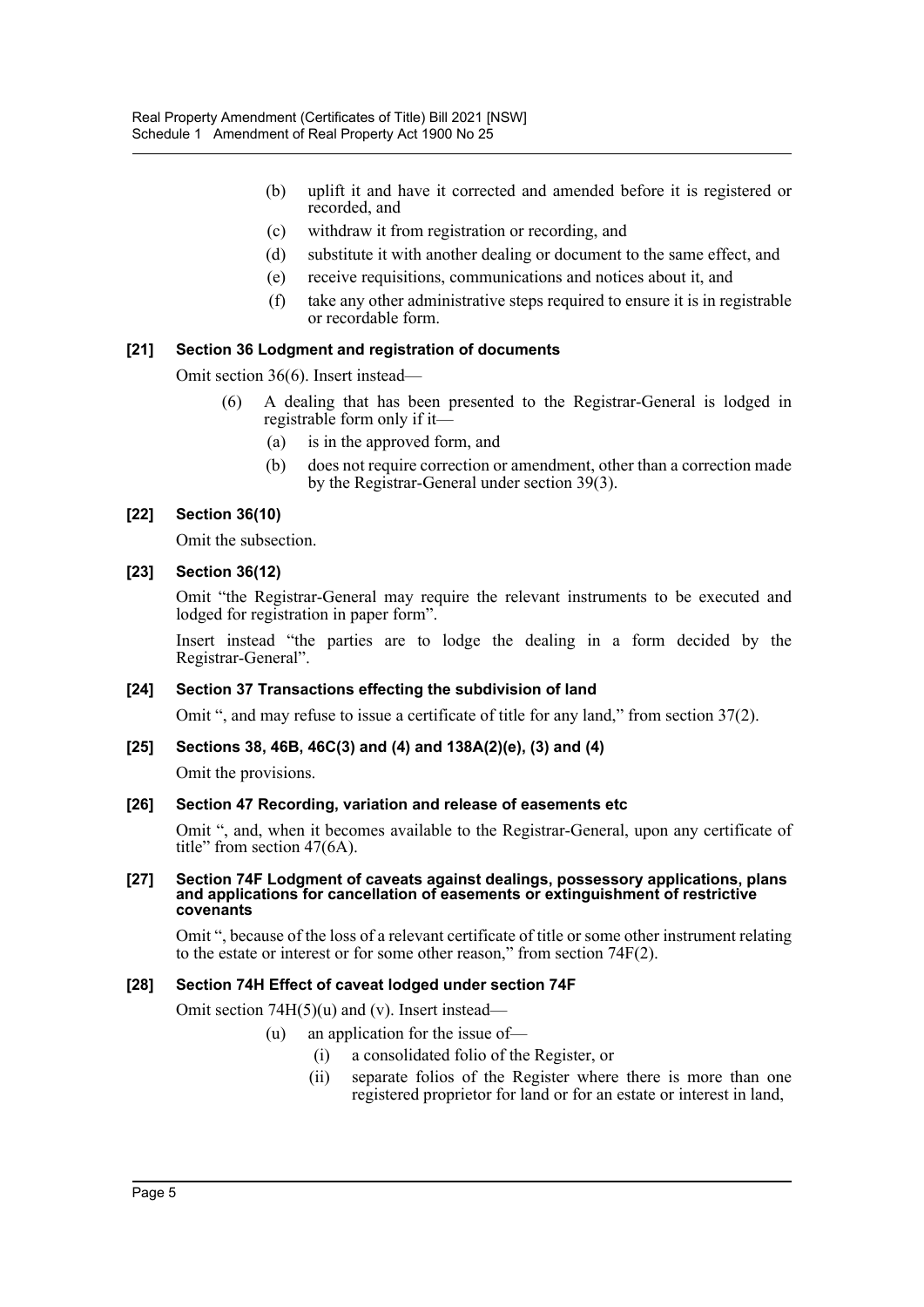#### **[29] Section 100 Registered co-tenants**

Omit "Subject to subsection (3), where" from section 100(2). Insert instead "Where".

#### **[30] Section 100(2)**

Omit "the shares:".

Insert instead "the shares, create separate folios of the Register.".

#### **[31] Section 100(2)(a)–(c) and (3)**

Omit the provisions.

#### **[32] Section 105B Registration of transfer pursuant to sale under writ**

Omit "and the Registrar-General may make a like recording on the relevant certificate of title or duplicate registered dealing when it becomes available to the Registrar-General" from section  $105B(\tilde{I})$ .

#### **[33] Section 111 Lost etc certificate of title**

Omit the section.

#### **[34] Section 114 Registrar-General may require plan to be lodged**

Omit "or the issue of a certificate of title for the land comprised in a folio of the Register, refuse to create the folio or issue the certificate of title," from section  $114(c)$ .

Insert instead ", refuse to create the folio,".

#### **[35] Section 138 Court may direct cancellation of folios and other actions related to folios**

Omit section 138(2). Insert instead—

(2) A court may, in proceedings in which the court makes a determination as to an estate or interest in land, make ancillary orders of the kind set out in subsection (3) if in the court's opinion the order is needed to give effect to the court's determination.

# **[36] Section 138(3)(d)**

Omit the paragraph.

#### **[37] Section 138(5)**

Omit "a certificate of title or other". Insert instead "an".

# **[38] Section 141 Certain fraudulent acts to be deemed indictable offences**

Omit "certificate of title, recording or alteration the creation of which, issue or delivery of which or the making of which, as the case may be," from section  $141(2)$ .

Insert instead "recording or alteration the creation or making of which".

#### **[39] Schedule 3 Savings and transitional provisions**

Insert at the end of the Schedule, with appropriate Part and clause numbering—

# **Part Real Property Amendment (Certificates of Title) Act 2021**

# **Definitions**

In this Part—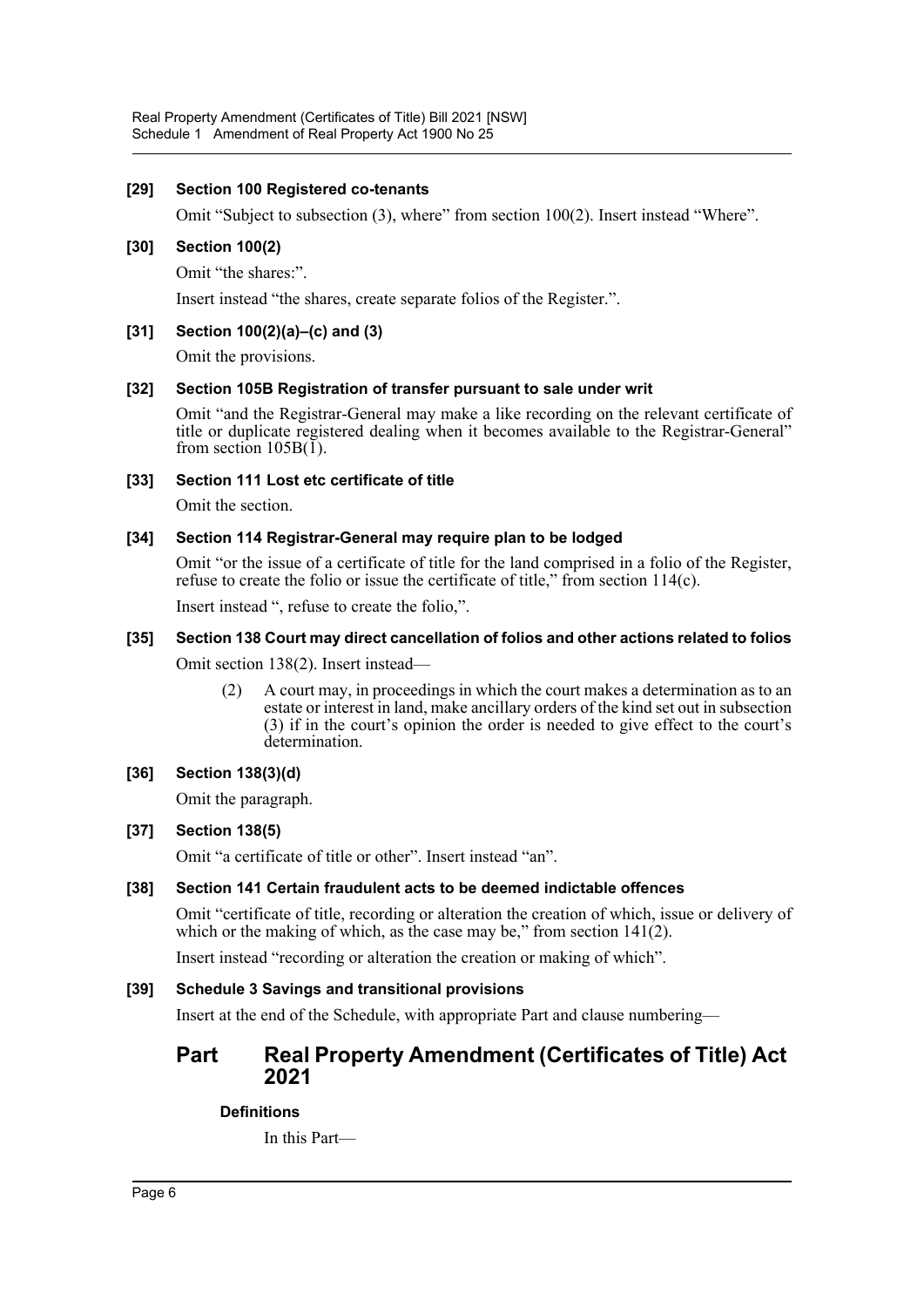*amending Act* means the *Real Property Amendment (Certificates of Title) Act 2021*.

*cessation day* has the meaning given by clause 31(1) of this Schedule.

#### **Cessation of issue of certificates of title**

- (1) The Registrar-General may, by order published in the Gazette, declare that the Registrar-General will cease to issue certificates of title under this Act on a specified day (the *cessation day*).
- (2) The cessation day must be no earlier than the first day after the end of the period of 3 months, beginning with the day on which the order referred to in subclause (1) is published in the Gazette.
- (3) On and from the cessation day—
	- (a) the Registrar-General is no longer required to issue certificates of title under this Act or any other Act, and
	- (b) a certificate of title previously issued has no force or effect for the purposes of a requirement, whether made under this Act or any other Act, for the lodgment or production of a certificate of title that is imposed in connection with the registration of a matter.

#### **Dealings underway on cessation day**

- (1) This clause applies to a dealing that—
	- (a) is lodged with the Registrar-General before the cessation day, and
	- (b) is not registered by the cessation day, and
	- (c) at the time of lodgment required a certificate of title for registration.
- (2) A dealing to which this clause applies is to be dealt with under the requirements that applied when the dealing was lodged with the Registrar-General.
- (3) If a dealing is withdrawn and relodged—
	- (a) subclause (2) does not apply, and
	- (b) the dealing is to be dealt with under the requirements that apply when it is relodged.

#### **Disposal of documents**

- (1) Subject to the *State Records Act 1998*, the Registrar-General may—
	- (a) destroy a paper document that the Registrar-General is not under a duty to deliver or issue to a person, whether or not it is part of the Register, or
	- (b) deliver a paper document that the Registrar-General is empowered to destroy under paragraph (a) to a person who, in the Registrar-General's opinion, intends to preserve it for historical purposes.
- (2) Before destroying a document under subclause (1)(a) the Registrar-General must make a reproducible copy of the document if—
	- (a) for a document is part of the Register—it evidences a subsisting interest, or
	- (b) for a document that is not part of the Register—the Registrar-General would, but for subclause  $(1)(a)$ , have a duty to preserve it.
- (3) The Registrar-General must preserve a reproducible copy of a document referred to in subclause  $(2)(a)$  or (b) for as long as the interest evidenced by the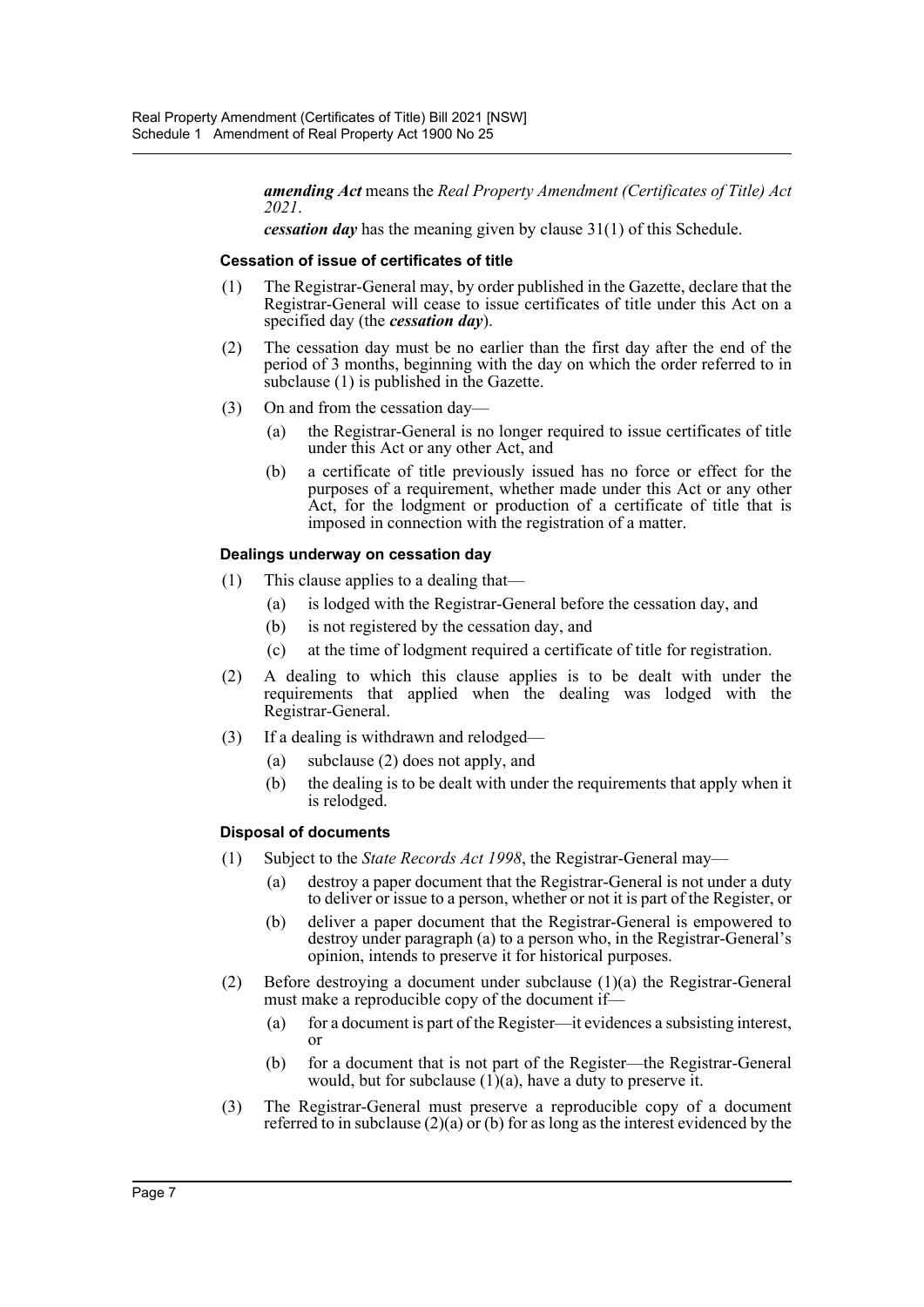document subsists or for as long as the Registrar-General would, but for subclause (1)(a), have had a duty to preserve the document.

- (4) If a reproducible copy of a document is preserved under subclause (3) and that document would, if it had not been destroyed under subclause  $(1)(a)$ , be part of the Register, whether for all purposes or for the purpose only of section 96B, the reproducible copy is part of the Register for all purposes or for that purpose.
- (5) In this clause—

*reproducible copy* means a copy of a document that is captured and kept in a way that enables the document to be reproduced.

# **Effect of repeal of section 46B**

The repeal of section 46B of this Act by the amending Act has no effect on any title to land that had previously been validated by that section.

#### **Effect of repeal of section 46C(4)**

The repeal of section 46C(4) of this Act by the amending Act has no effect on—

- (a) the validity of any recording in the Register that was deemed by that section to have been authorised, or
- (b) the validity of the issue of any certificate of title that was deemed by that section to have been validly issued.

# **1.2 Amendments concerning electronic lodgment of documents**

#### **[1] Section 3 Definitions**

Omit the definition of *Lodge* from section 3(1)(a). Insert instead—

*Lodge*—Includes lodge electronically—

- (a) in accordance with this Act or the *Electronic Conveyancing National Law (NSW)*, or
- (b) in a way approved by the Registrar-General.

# **[2] Section 12 Powers of Registrar-General**

Omit section 12(7). Insert instead—

- (7) A power to correct errors and omissions conferred by subsection (1) includes a power to correct errors and omissions resulting from a malfunction of—
	- (a) an Electronic Lodgment Network or electronic system in which information is communicated between the Electronic Lodgment Network and the Registrar-General, or
	- (b) any other system, approved by the Registrar-General, that enables the lodgment of dealings, caveats, priority notices and other documents in electronic form.

# **[3] Section 12E Conveyancing rules**

Omit section 12E(1)(e). Insert instead—

(e) the classes of conveyancing transactions that must be lodged electronically,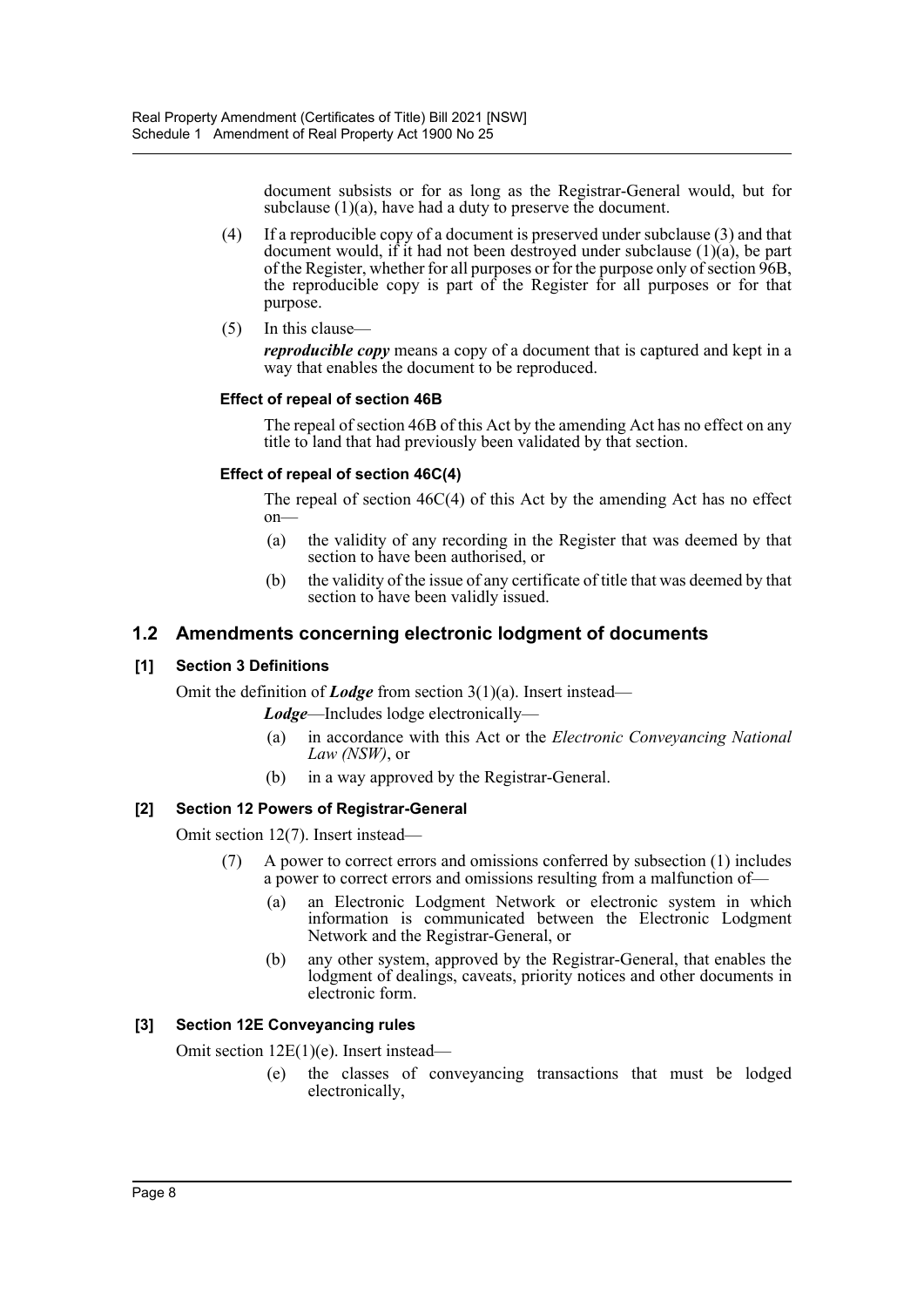# **[4] Section 12E(1)(g1)**

Insert after section  $12E(1)(g)$ —

 $(g1)$  the way that consent may be given to the registration of caveats, dealings and documents,

#### **[5] Section 46 Transfers**

Insert after section 46(1)—

- $(1A)$  A transfer that creates an easement or a profit à prendre must be—
	- (a) executed by the registered proprietor of the land burdened and the land benefited, if any, and
	- (b) accompanied by the written consent of every mortgagee, chargee or covenant chargee under a mortgage, charge or covenant charge recorded in the folio of the Register for the land burdened.

#### **[6] Section 46A Creation of easements etc over own land by a dealing**

Omit section 46A(5). Insert instead—

- (5) The instrument creating the easement, profit à prendre or restriction on the use of land must be—
	- (a) executed by the registered proprietor of the land benefited and the land burdened, and
	- (b) accompanied by the written consent of every mortgagee, chargee or covenant chargee under a mortgage, charge or covenant charge recorded in the folio of the Register for the land.

# **[7] Section 47 Recording, variation and release of easements etc**

Omit section 47(5B). Insert instead—

- (5B) The dealing effecting the variation and the plan, if any, must be—
	- (a) executed by the registered proprietor of the land benefited and the land burdened by the affecting interest, and
	- (b) accompanied by the written consent of every mortgagee, chargee or covenant chargee under a mortgage, charge or covenant charge recorded in the folio of the Register for the land.

#### **[8] Sections 61(4)(b), 74B(2)(c), 74C(1)(b)(ii), 74F(5)(c), 105(2)(c), 105D(1)(a)(ii) and 115A(1)**

Omit "by means of an Electronic Lodgment Network" wherever occurring.

Insert instead "electronically".

# **[9] Section 90 Transmission on bankruptcy**

Insert after section 90(2)—

(2A) An application under subsection (2) must include evidence, in the form approved by the Registrar-General, that identifies the bankrupt, within the meaning of the Commonwealth Act, as the registered proprietor of the land to which the application relates.

#### **[10] Section 117 Certificate of correctness**

Omit section 117(1)–(3). Insert instead—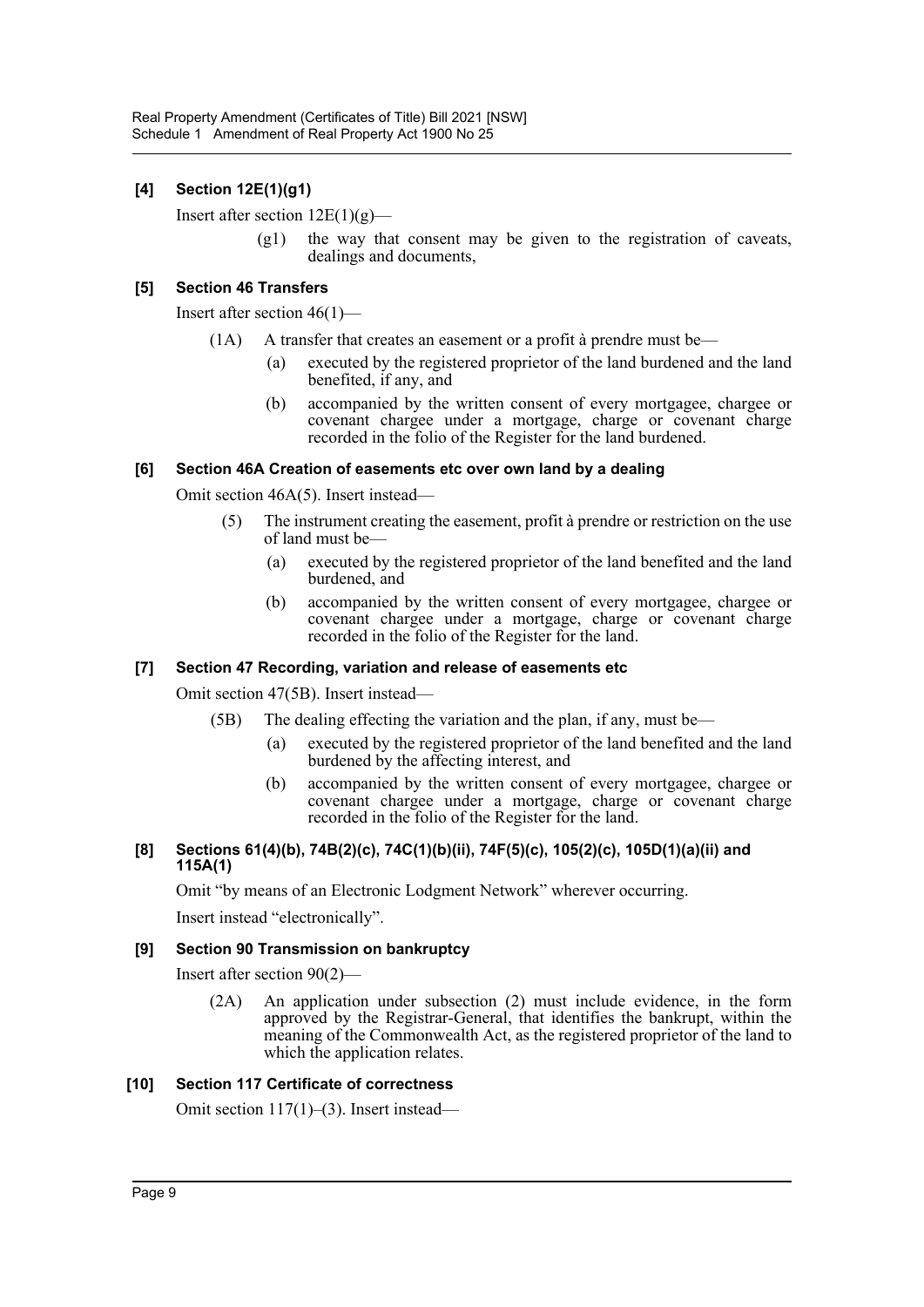- (1) The Registrar-General may reject, or refuse to accept or to take any action in relation to, any primary application, dealing, caveat or priority notice unless it is certified as required by the conveyancing rules.
- (2) The Registrar-General may reject, or refuse to accept or to take any action in relation to, any dealing accompanied by a notice under section 39(1B) unless it is certified as required by the conveyancing rules.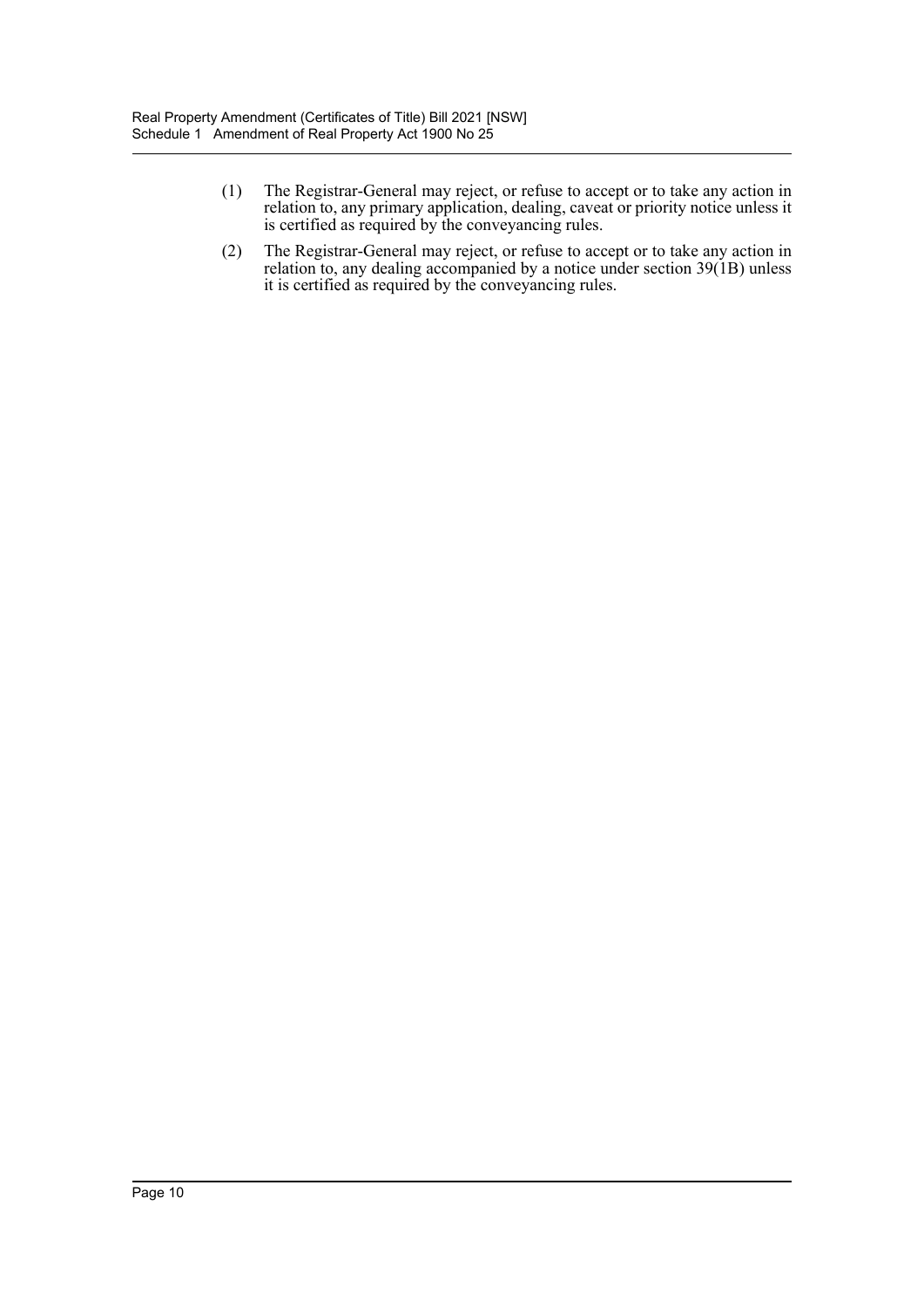# <span id="page-11-0"></span>**Schedule 2 Amendment of Real Property Regulation 2019**

# **[1] Clause 5 Lodgment of dealings, caveats and priority notices**

Insert "by means of an Electronic Lodgment Network" after "electronically" in clause 5(2).

#### **[2] Schedule 1 Fees**

Omit ", certificate of title" wherever occurring in the matters relating to items 2 and 3 in the table to Part 1.

#### **[3] Schedule 1, Part 1, table, item 9**

Omit ", Crown grant or certificate of title". Insert instead "or Crown grant".

#### **[4] Schedule 1, Part 1, table, item 12**

Omit the matter relating to the item.

**[5] Schedule 1, Part 1, table**

Omit the following—

**Certificates of title**

22 On lodgment of an application for a new certificate of 1.2655title under section 111 of the Act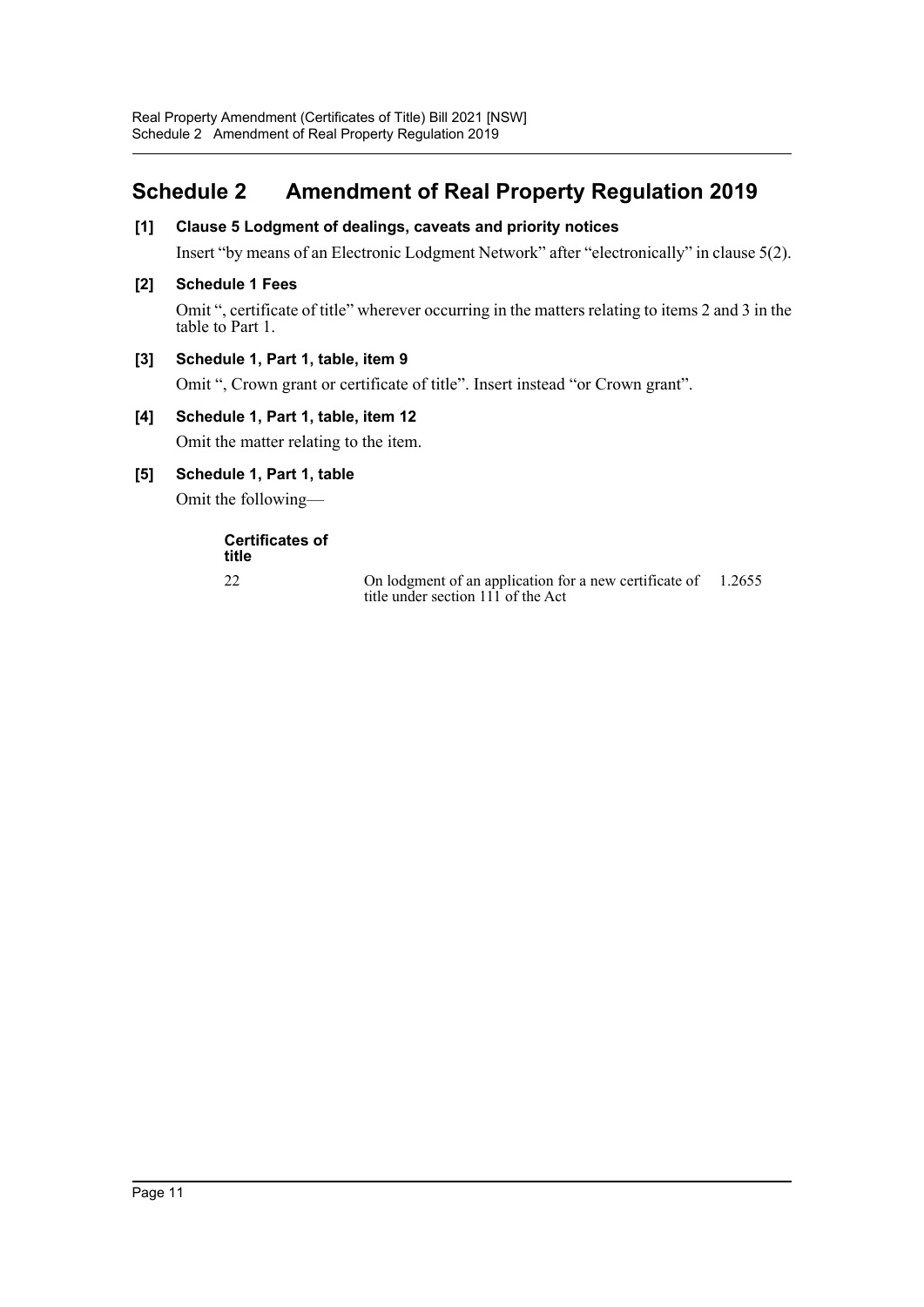# <span id="page-12-0"></span>**Schedule 3 Amendment of other legislation**

# **3.1 Anglican Church of Australia Trust Property Act 1917 No 21**

# **Section 34 Trusteeship**

Omit ", and to have a certificate of title issued to them without any formal transfer".

# **3.2 Australian Oil Refining Agreements Act 1954 No 34**

# **Whole Act**

Omit "or certificate of title" and "or Certificate of Title" wherever occurring.

# **3.3 Coal Acquisition Act 1981 No 109**

**Section 4 Effect of other Acts etc**

Omit "certificate of title," from section 4(b).

# **3.4 Coal Mine Subsidence Compensation Act 2017 No 37**

# **[1] Section 4 Definitions**

Omit "or" from the end of paragraph (b) of the definition of *subdivide* and *subdivision* in section 4(1).

**[2] Section 4, definition of "subdivide and subdivision"** Omit paragraph (c).

# **3.5 Community Land Development Act 1989 No 201**

- **[1] Section 3A Application of Act to electronic form plans and other documents** Omit "certificates of title and" wherever occurring.
- **[2] Section 40 Recording of certain orders** Omit section 40(3) and (4).
- **[3] Section 72 Termination of certain neighbourhood schemes by the Registrar-General** Omit section 72(5)(b).
- **[4] Schedule 9 Additions to association property by lease or transfer** Omit "certificate of title or" from clause 1(a).
- **[5] Schedule 9, clause 1(b)** Omit the paragraph.
- **[6] Schedule 12, clauses 2(2)(c), 3(1)(e) and (f), 4(2)(d) and 5(1)(d)** Omit the provisions.
- **3.6 Community Land Management Act 1989 No 202**
- **[1] Section 9 Meeting to be held by original proprietor** Omit section 9(3)(e).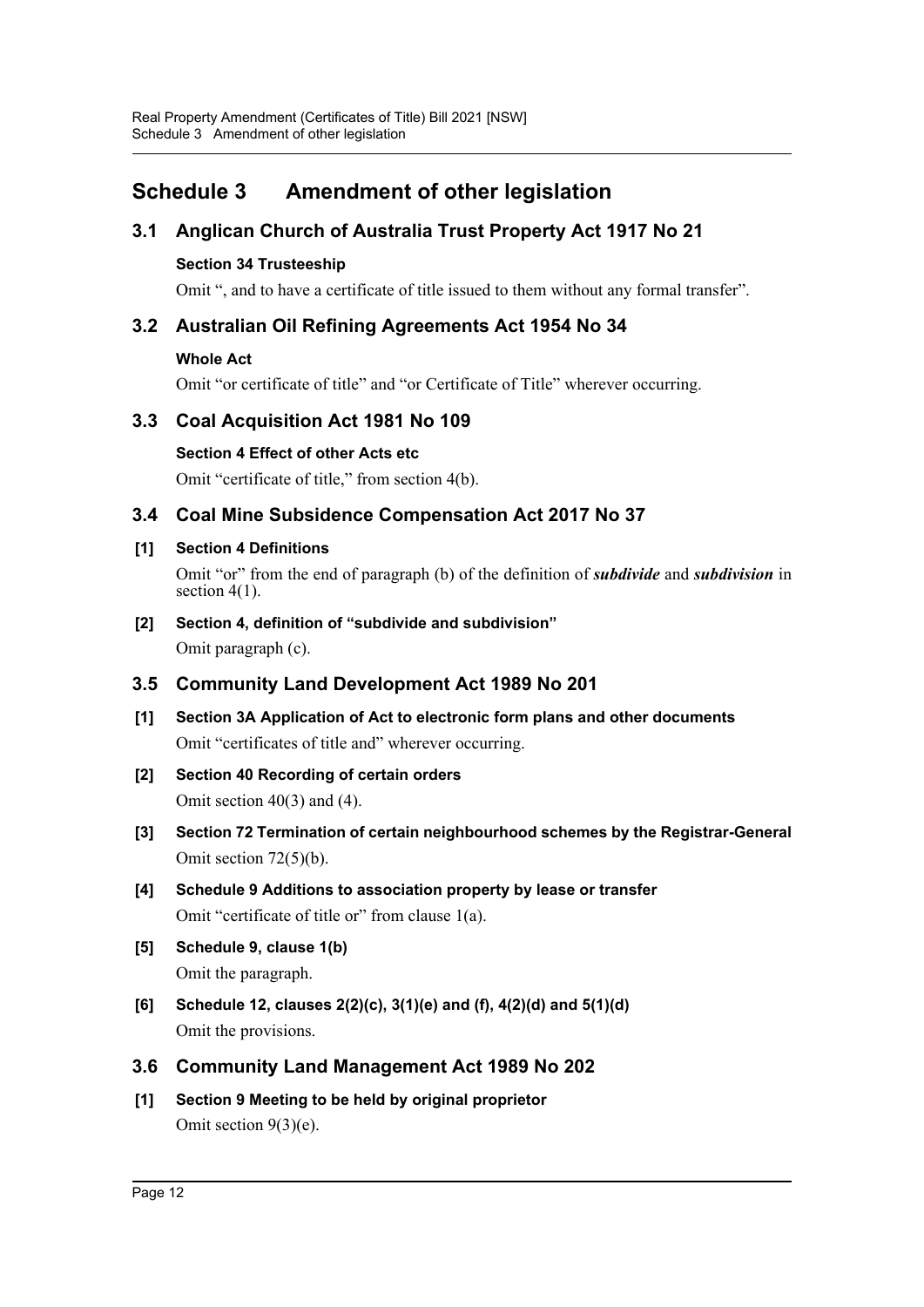# **[2] Section 9(4)**

Omit the subsection. Insert instead—

(4) Subsection (3) does not apply to documents that exclusively evidence rights or obligations of the original proprietor and are not capable of being used for the benefit of the association, a subsidiary body or the proprietor, other than the original proprietor, of a development lot, neighbourhood lot or strata lot.

# **[3] Schedule 4 Inspection of records and provision of certificates**

Omit clause 1(1)(e).

# **3.7 Conveyancing Act 1919 No 6**

- **[1] Section 6A Application of Act to electronic form plans and other documents** Omit "certificates of title and" wherever occurring.
- **[2] Section 57 Conditions of sale of land under the provisions of the Real Property Act 1900**

Omit "the relevant certificate of title or other" from section  $57(1)(c)$ . Insert "a".

**[3] Section 88E Regulation of use of land not held by a prescribed authority** Insert "and" at the end of section 88E(3)(a).

# **[4] Section 88E(3)(b) an (b1)**

Omit paragraph (b). Insert instead—

- (b) is executed by the registered proprietor, and
- (b1) is supported by the written consents required by the Registrar-General, and

# **[5] Section 88J Production of title documents where sale, lease or foreclosure**

Omit ", certificate of title" from section 88J(1).

# **[6] Section 88J(3)**

Omit "or, if appropriate, take action under section 111(3) of that Act".

#### **[7] Section 89 Power of Court to modify or extinguish easements, profits à prendre and certain covenants**

Omit "For the purposes of this subsection, a grant, certificate of title or duplicate registered dealing that is not in the possession of the Registrar-General shall be deemed to be wrongfully retained within the meaning of section 136 of the *Real Property Act 1900*." from section 89(8).

# **[8] Section 96 Power for mortgagor to inspect title deeds**

Omit "the relevant certificate of title, or other document of title," from section 96(2).

Insert instead "a document of title".

#### **[9] Section 98 Facilitation of redemption in case of deceased, absent or unknown mortgagees**

Omit section 98(4A). Insert instead—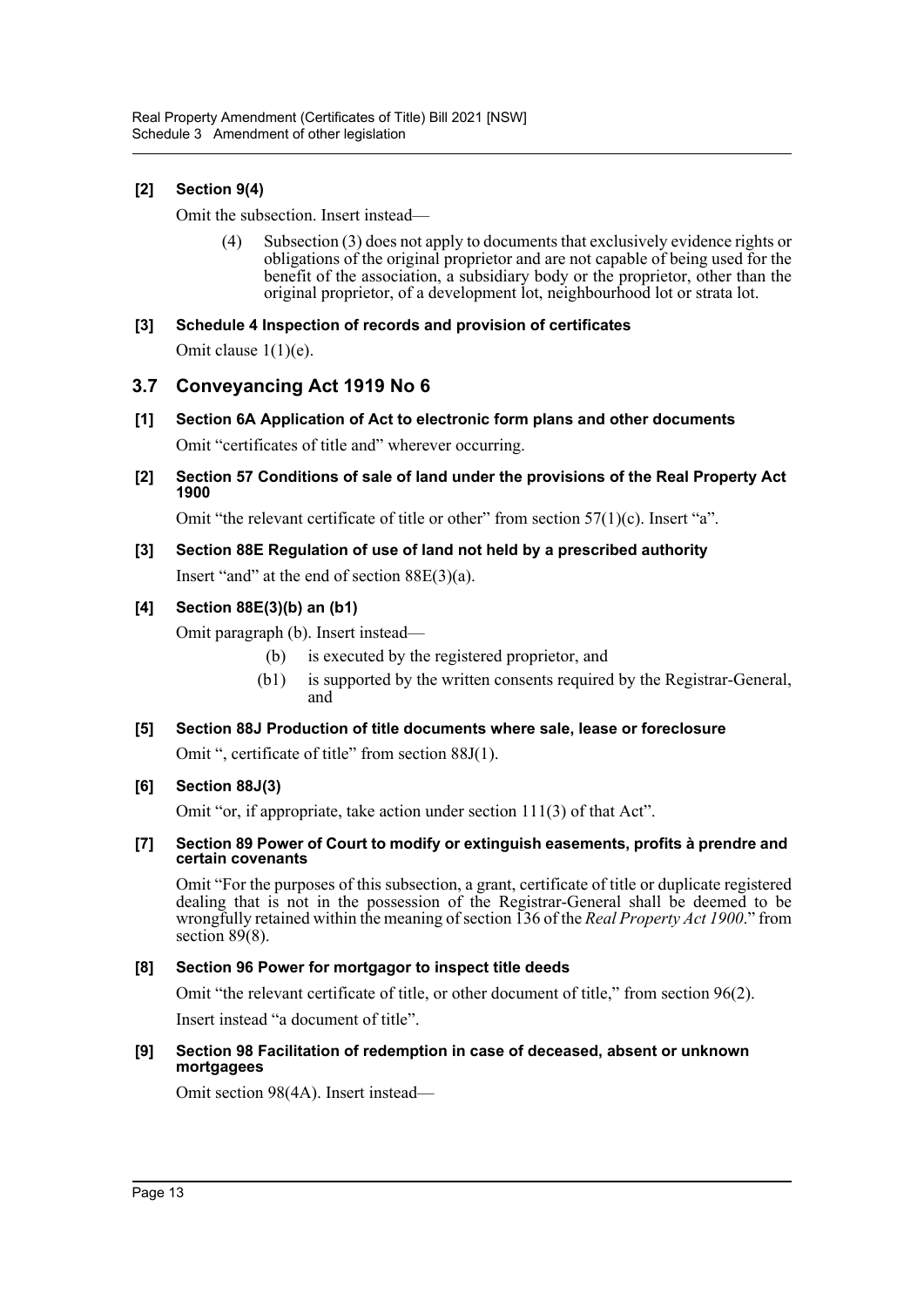- (4A) The Registrar-General is to make recordings in the Register kept under the *Real Property Act 1900* as the Registrar-General considers appropriate to give effect to the discharge of the mortgage if—
	- (a) an application is made to the Registrar-General in the form approved under that Act, and
	- (b) a certificate under subsection (1F) relating to a mortgage under that Act is produced to the Registrar-General, and
	- (c) the fee prescribed under that Act is paid.

# **[10] Section 195G Registration of plans**

Omit section 195G(2).

# **3.8 Conveyancing (General) Regulation 2018**

- **[1] Clause 14 Electronic lodgment of documents—excluded documents** Omit "certificates of title," from clause 14(a).
- **[2] Schedule 1 Fees**

Omit ", a certificate of title" from the matter relating to item 26 of the table to Part 1.

# **[3] Schedule 1, Part 1, table, item 26**

Omit ", certificate" wherever occurring.

# **3.9 Conveyancing (Sale of Land) Regulation 2017**

# **Clause 3 Definitions**

Omit "but does not include a certificate of title" from the definition of *property certificate* in clause 3(1).

# **3.10 Crimes Act 1900 No 40**

# **Section 4 Definitions**

Omit "certificate of title," from the definition of *Document of title to land* in section 4(1).

# **3.11 Criminal Procedure Act 1986 No 209**

# **Schedule 3 Provisions relating to offences**

Omit "certificate of title," from the definition of *document of title to land* in clause 11(2).

# **3.12 Crown Land Management Act 2016 No 58**

**[1] Sections 4.9(8) and 4.14(4)**

Omit "or certificate of title" wherever occurring.

# **[2] Section 13.1 Limitation on acquisition of title by possession against Crown** Omit section 13.1(3)(a).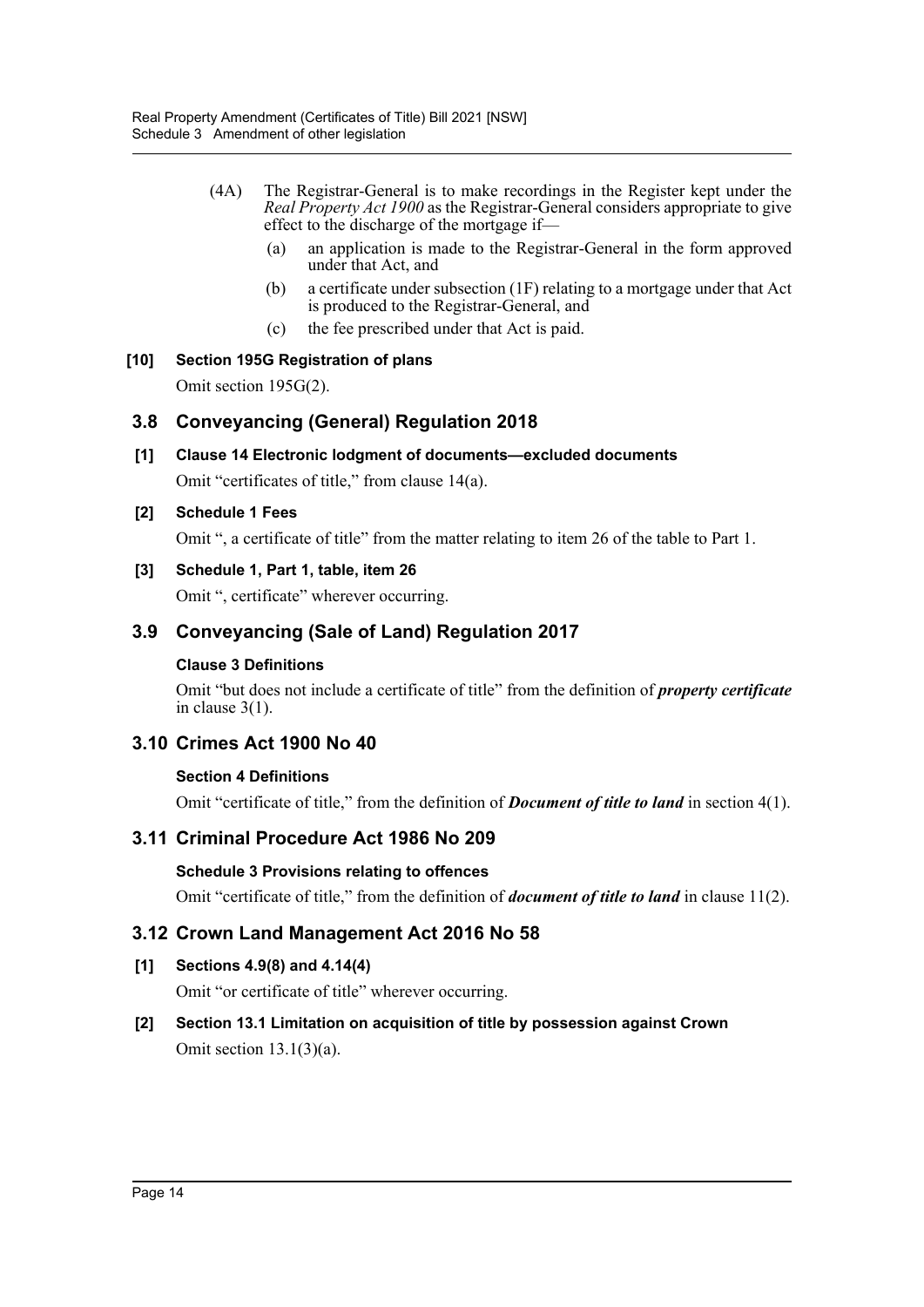# **3.13 Crown Land Management Regulation 2018**

# **Clause 41 Surrender of lands and leases**

Omit "or certificate of title" from clause 41(2)(b).

# **3.14 Environmental Planning and Assessment Regulation 2000**

#### **[1] Schedule 1 Forms**

Omit "the certificate of title" from clause  $4(1)(m)(i)$ . Insert instead "an official search".

#### **[2] Schedule 1, clause 4(8)**

Insert after clause 4(7)—

(8) In subclause (1)(m)(i), *official search* has the same meaning as in Part 11A of the *Real Property Act 1900*.

# **3.15 Forestry Act 2012 No 96**

#### **Schedule 1 Special provisions relating to purchase-tenure land**

Omit "and is to make a corresponding recording on the grant or certificate of title upon its being produced" from clause  $\hat{8}(2)(b)$ .

# **3.16 Land Sales Act 1964 No 12**

#### **[1] Section 4 Requirements as to subdivisions**

Omit section 4(a)(ii).

#### **[2] Section 4(a)(iii)**

Omit "and no primary application has been lodged in the office of the Registrar-General for the issue to the vendor of a certificate of title for such land".

#### **[3] Section 16 Implied undertakings in instalment contracts for sale of lots comprised in primary applications**

Omit "and the issue of a certificate of title for the land comprised in such application" from section  $16(1)(c)$ .

# **3.17 Law Courts Limited Act 1977 No 10**

#### **Section 3 Vesting of land described in Schedule 1**

Omit section 3(3).

# **3.18 National Parks and Wildlife Act 1974 No 80**

#### **[1] Section 71AG Registrar-General to enter particulars of vesting and lease in register**

Omit section 71AG(1). Insert instead—

(1) On publication of a proclamation under Division 3 or 4, the lease, completed with the date of execution and commencement of the term, must be lodged at the Land Titles Office.

# **[2] Section 71AG(2)**

Omit "those documents". Insert instead "the lease".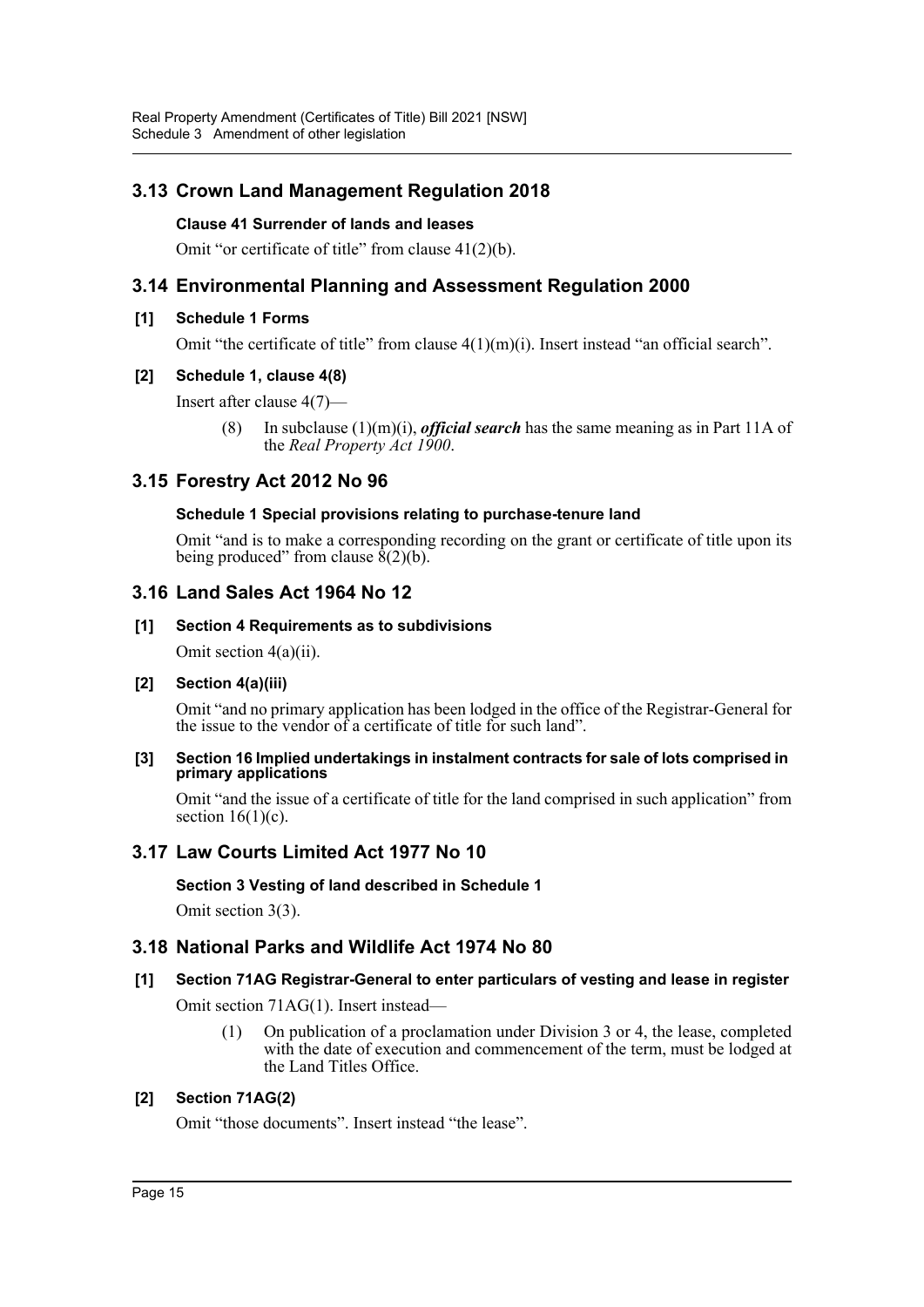# **[3] Section 71AG(3)**

Omit the subsection.

**[4] Section 71AJ Dating and registration of re-negotiated lease** Omit section 71AJ(2) and (3).

# **3.19 Pipelines Act 1967 No 90**

# **Section 21 Vesting of lands or easements in licensee**

Omit "certificate of title or" from section 21(4).

# **3.20 Retirement Villages Act 1999 No 81**

#### **Section 36 Consequences of resident's rescission of residence contract**

Omit "or certificate of title" from section 36(2)(b)(ii).

# **3.21 Strata Schemes Development Act 2015 No 51**

**[1] Section 21 Requirement for certificate of title for common property** Omit the section.

#### **[2] Section 26 Registration and effect of dealings**

Omit section 26(2). Insert instead—

(2) The dealing must be accompanied by a certificate, in the form approved by the Registrar-General, under the seal of the owners corporation certifying that the owners corporation authorised the dealing by special resolution.

# **[3] Section 30, heading**

Omit "**and certificates of title**".

# **[4] Section 30(2)**

Omit section 30(2) and (3). Insert instead—

(2) To the extent a provision of the *Real Property Act 1900* can apply to a folio referred to in subsection (1), a reference in the provision to a folio includes a reference to a folio referred to in subsection  $(1)$  during any period for which the folio does not contain common property.

#### **[5] Section 80 Registering strata development contract and amendments**

Omit section 80(2). Insert instead—

(2) The Registrar-General may refuse to register an amendment of a strata development contract if the contract does not include a revised concept plan that will comply with section 77 after the amendment is registered.

# **[6] Section 142 Application to Registrar-General for termination of strata scheme**

Omit section 142(5)(a).

#### **[7] Section 142(5)(b)**

Omit "the other". Insert instead "any".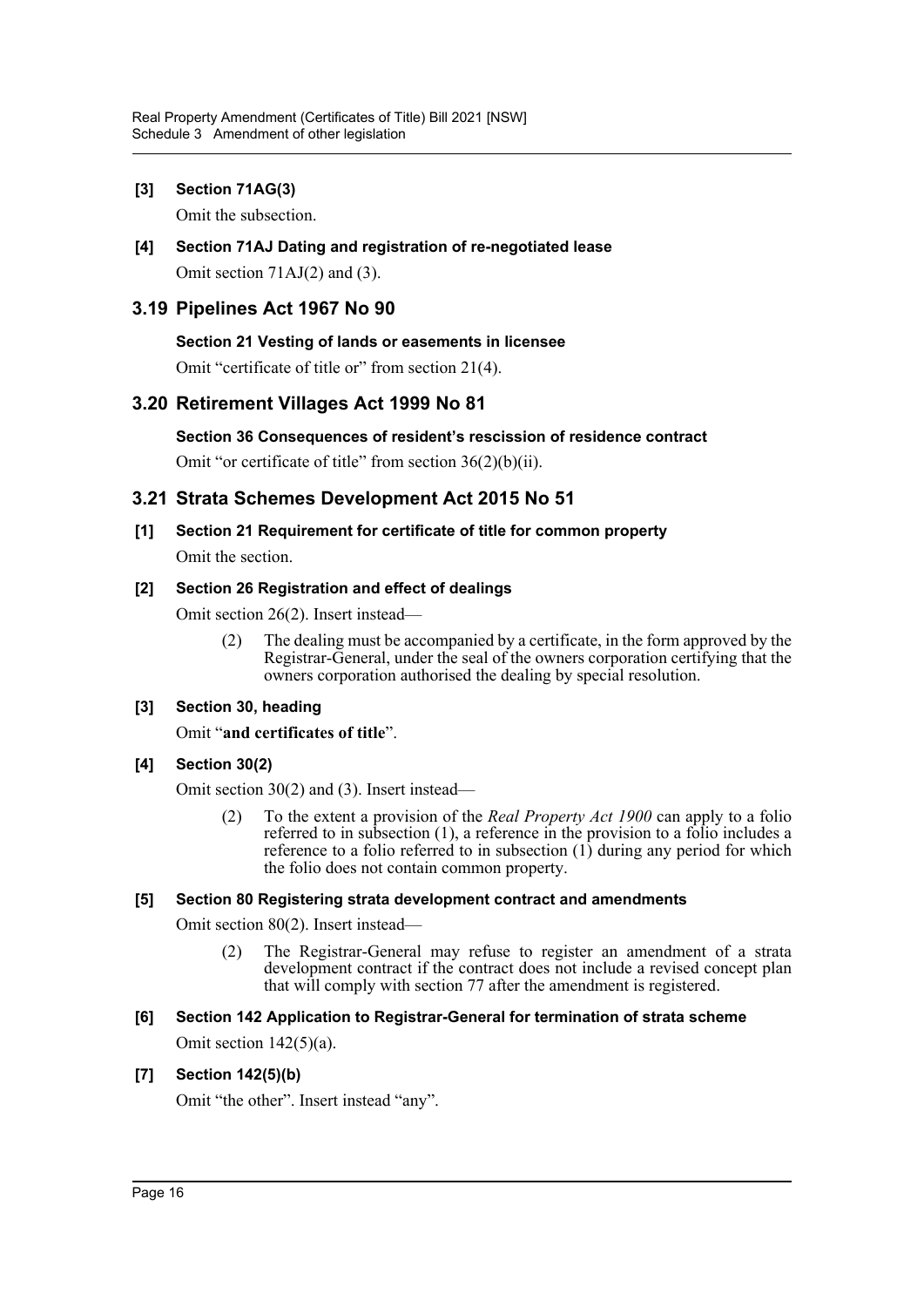# **[8] Section 186 Ancillary orders**

Omit section 186(2)(c).

**[9] Section 197 Application of Act to electronic form plans and other documents** Omit "a certificate of title or" wherever occurring.

# **3.22 Strata Schemes Development Regulation 2016**

# **[1] Schedule 7 Fees**

Omit the matter relating to item 1(c) in the table to Part 1.

- **[2] Schedule 7, Part 1, table, item 5(b)** Omit "certificate of title or".
- **[3] Schedule 7, Part 1, table, item 5(b)(i) and (ii)** Omit "certificate or" wherever occurring.

# **3.23 Strata Schemes Management Act 2015 No 50**

**[1] Section 16 Documents and records to be provided to owners corporation at first AGM**

Omit "(other than certificates of title for lots)" from section 16(1)(a).

# **[2] Section 16(1)(c)**

Omit "the certificate of title for the common property,".

- **[3] Section 182 Requests for inspection of records of owners corporation** Omit section 182(3)(d).
- **[4] Section 246 Recording in Register of effect of certain orders** Omit section 246(1)(b) and (2).

# **3.24 The Great Synagogue, Sydney, Act 1931 (Private Act)**

# **[1] Section 4 Vesting of property on which present Synagogue is erected**

Omit "or certificate of title" and "on the said certificates of title and" from section 4(b).

# **[2] Section 4(b)**

Omit "and to issue in the name of the body corporate any such Crown grants or certificates of title and the said certificates of title or new certificates of title to such lands hereditaments and premises for an estate in fee simple free from any trust caveat or other notification without any request so to do as required by section fourteen of the *Real Property (Amendment) Act 1921*".

# **3.25 Uniform Civil Procedure Rules 2005**

# **Rule 14.15 Pleadings concerning possession of land**

Omit "certificate of title," from rule 14.15(2)(a).